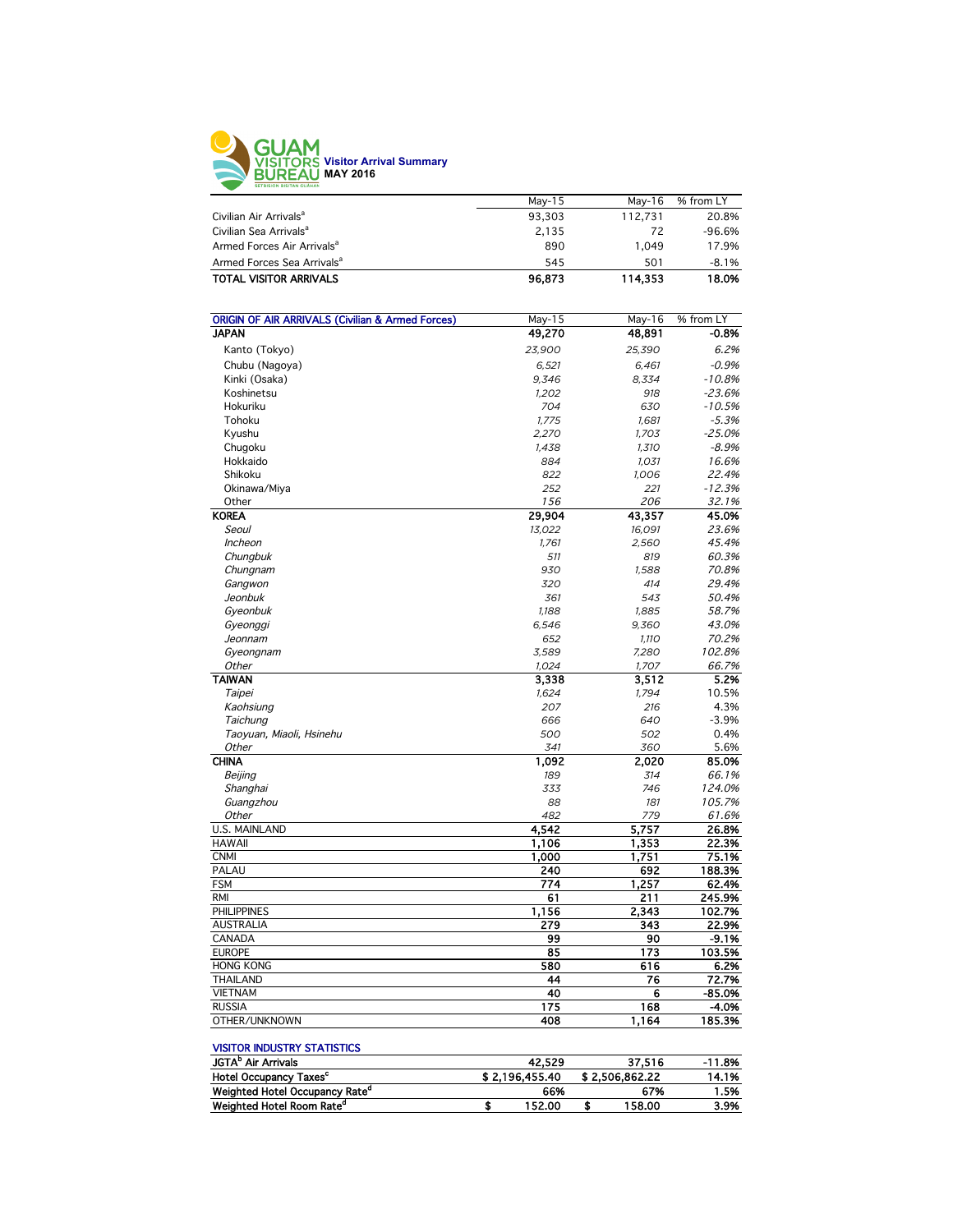## **Guam Visitors Bureau MAY 2016 Visitor Arrival Summary**

**Calendar Year-to-Date 2015/16 • Fiscal Year-to-Date 2015/16** 

|                                                             | <b>CYTD 2015</b> | CYTD 2016       |                     | <b>FYTD 2015</b>              | <b>FYTD 2016</b>    |                      |
|-------------------------------------------------------------|------------------|-----------------|---------------------|-------------------------------|---------------------|----------------------|
|                                                             | (Jan - May '15)  | (Jan - May '16) |                     | % from LY (Oct '14 - May '15) | (Oct '15 - May '16) | % from LY            |
| Air Arrivals <sup>a</sup>                                   | 565,799          | 615,169         | 8.7%                | 890,719                       | 979,398             | 10.0%                |
| Sea Arrivals <sup>a</sup>                                   | 3,961            | 9,556           | 141.3%              | 9,254                         | 11,790              | 27.4%                |
| <b>TOTAL VISITOR ARRIVALS</b>                               | 569,760          | 624,725         | 9.6%                | 899,973                       | 991,188             | 10.1%                |
|                                                             | <b>CYTD 2015</b> | CYTD 2016       |                     | <b>FYTD 2015</b>              | <b>FYTD 2016</b>    |                      |
| <b>ORIGIN OF AIR ARRIVALS (Civilian &amp; Armed Forces)</b> | (Jan - May '15)  | (Jan - May '16) |                     | % from LY (Oct '14 - May '15) | (Oct '15 - May '16) | % from LY            |
| <b>JAPAN</b>                                                | 328,562          | 311,954         | $-5.1%$             | 523,614                       | 500,620             | -4.4%                |
| Kanto (Tokyo)                                               | 152,806          | 149,857         | $-1.9%$             | 241,578                       | 241,242             | $-0.1%$              |
| Chubu (Nagoya)                                              | 45.768           | 40,934          | $-10.6%$            | 72,552                        | 65,731              | $-9.4%$              |
| Kinki (Osaka)                                               | 65,475           | 64,801          | $-1.0%$             | 105,811                       | 104,144             | $-1.6%$              |
| Koshinetsu                                                  | 7,758            | 7,037           | $-9.3%$             | 13,654                        | 11,656              | $-14.6%$             |
| Hokuriku                                                    | 4,699            | 4,776           | 1.6%                | 7,046                         | 7,260               | 3.0%                 |
| Tohoku                                                      | 11,573           | 10,808          | $-6.6%$             | 19,010                        | 17,356              | $-8.7%$              |
| Kyushu                                                      | 16,753           | 12,467          | $-25.6%$            | 24,268                        | 19,616              | $-19.2%$             |
| Chugoku                                                     | 9,300            | 7,676           | $-17.5%$            | 16,052                        | 12,930              | $-19.4%$             |
| Hokkaido<br>Shikoku                                         | 6,956<br>4,725   | 6,547<br>4,126  | $-5.9%$<br>$-12.7%$ | 10,927<br>7,886               | 9,631<br>6,646      | $-11.9%$<br>$-15.7%$ |
| Okinawa/Miya                                                | 1,770            | 1,844           | 4.2%                | 2,940                         | 2,683               | $-8.7%$              |
| Other                                                       | 979              | 1,081           | 10.4%               | 1,890                         | 1,725               | $-8.7%$              |
| <b>KOREA</b>                                                | 156,241          | 206,903         | 32.4%               | 238,928                       | 333,378             | 39.5%                |
| Seoul                                                       | 67,842           | 79,958          | 17.9%               | 104,778                       | 131,096             | 25.1%                |
| Incheon                                                     | 9,850            | 12,926          | 31.2%               | 15,221                        | 20,778              | 36.5%                |
| Chungbuk                                                    | 2,700            | 3,921           | 45.2%               | 4,205                         | 6,192               | 47.3%                |
| Chungnam                                                    | 5,687            | 8,395           | 47.6%               | 9,010                         | 13,350              | 48.2%                |
| Gangwon                                                     | 2,237            | 2,652           | 18.6%               | 3,207                         | 4,241               | 32.2%                |
| Jeonbuk                                                     | 2,582            | 3,095           | 19.9%               | 3,765                         | 4,850               | 28.8%                |
| Gyeonbuk                                                    | 5,717            | 8,373           | 46.5%               | 8,478                         | 13,593              | 60.3%                |
| Gyeonggi                                                    | 34,771           | 45,535          | 31.0%               | 54,543                        | 73,108              | 34.0%                |
| Jeonnam                                                     | 3,815            | 5,161           | 35.3%               | 5,593                         | 7,935               | 41.9%                |
| Gyeongnam                                                   | 15,505           | 27,907          | 80.0%               | 21,932                        | 44,493              | 102.9%               |
| Other                                                       | 5,535            | 8,980           | 62.2%               | 8,196                         | 13,742              | 67.7%                |
| <b>TAIWAN</b><br>Taipei                                     | 16,954<br>9,163  | 17,823<br>9,487 | 5.1%<br>3.5%        | 26,090<br>14,547              | 26,849              | 2.9%<br>0.0%         |
| Kaohsiung                                                   | 1,201            | 1,217           | 1.3%                | 1,787                         | 14,551<br>1,817     | 1.7%                 |
| Taichung                                                    | 3,102            | 3,613           | 16.5%               | 4,654                         | 5,192               | 11.6%                |
| Taoyuan, Miaoli, Hsinehu                                    | 2,278            | 2,282           | 0.2%                | 3,387                         | 3,493               | 3.1%                 |
| Other                                                       | 1,210            | 1,224           | 1.2%                | 1,715                         | 1,796               | 4.7%                 |
| <b>CHINA</b>                                                | 9,906            | 13,751          | 38.8%               | 14,442                        | 18,396              | 27.4%                |
| Beijing                                                     | 1,988            | 2,585           | 30.0%               | 3,338                         | 3,511               | 5.2%                 |
| Shanghai                                                    | 3,080            | 4,081           | 32.5%               | 4,437                         | 5,375               | 21.1%                |
| Guangzhou                                                   | 556              | 1,099           | 97.7%               | 798                           | 1,491               | 86.8%                |
| Other                                                       | 4,282            | 5,986           | 39.8%               | 5,869                         | 8,019               | 36.6%                |
| U.S. MAINLAND                                               | 23,871           | 26,293          | 10.1%               | 36,963                        | 40,012              | 8.2%                 |
| <b>HAWAII</b>                                               | 5,831            | 6,407           | 9.9%                | 9,165                         | 9,615               | 4.9%                 |
| <b>CNMI</b>                                                 | 5,041            | 6,957           | 38.0%               | 8,537                         | 11,030              | 29.2%                |
| PALAU<br><b>FSM</b>                                         | 1,124            | 1,951           | 73.6%<br>21.5%      | 2,010                         | 3,325               | 65.4%<br>20.7%       |
| <b>RMI</b>                                                  | 3,742<br>365     | 4,548<br>551    | 51.0%               | 6,035<br>567                  | 7,282<br>783        | 38.1%                |
| <b>PHILIPPINES</b>                                          | 4,924            | 7,972           | 61.9%               | 8,849                         | 12,046              | 36.1%                |
| AUSTRALIA                                                   | 1,406            | 1,212           | -13.8%              | 2,205                         | 1,699               | -22.9%               |
| CANADA                                                      | 458              | 445             | $-2.8%$             | 716                           | 671                 | $-6.3%$              |
| <b>EUROPE</b>                                               | 675              | 858             | 27.1%               | 1,192                         | 1,432               | 20.1%                |
| <b>HONG KONG</b>                                            | 3,217            | 3,369           | 4.7%                | 5,493                         | 5,888               | 7.2%                 |
| <b>THAILAND</b>                                             | 186              | 250             | 34.4%               | 255                           | 365                 | 43.1%                |
| <b>VIETNAM</b>                                              | 92               | 89              | $-3.3%$             | 123                           | 132                 | 7.3%                 |
| <b>RUSSIA</b>                                               | 1,487            | 1,076           | $-27.6%$            | 2,792                         | 1,923               | $-31.1%$             |
| OTHER/UNKNOWN                                               | 1,717            | 2,760           | 60.7%               | 2,743                         | 3,952               | 44.1%                |
| <b>VISITOR INDUSTRY STATISTICS</b>                          |                  |                 |                     |                               |                     |                      |
| JGTA <sup>b</sup> Air Arrivals                              | 291,582          | 261,135         | $-10.4%$            | 466,832                       | 426,806             | -8.6%                |
| Hotel Occupancy Taxes <sup>c</sup>                          | \$15,669,151.23  | \$17,489,669.64 | 11.6%               | \$23,682,962.77               | \$26,525,469.27     | 12.0%                |
| Weighted Hotel Occupancy Rate <sup>d</sup>                  | 75%              | 76%             | 1.6%                | 73%                           | 76%                 | 4.0%                 |

Note: CYTD is Calendar Year-to-Date and FYTD is Fiscal Year-to-Date. 2015/6 visitor arrivals may exclude Armed Forces sea arrival statistics and may not be comparable to figures last year. Visitor statistics will be updated once the data is made available. Armed Forces sea arrivals exclude HP (home ported) or MSC (military sea command) personnel. Source: °Civilian air & sea arrivals. Customs Declaration<br>Forms, Customs & Quaran Government of Guam dGuam Hotel & Restaurant Association

Weighted Hotel Room Rate<sup>d</sup> \$159 \$166 \$168 \$154 \$163 5.7%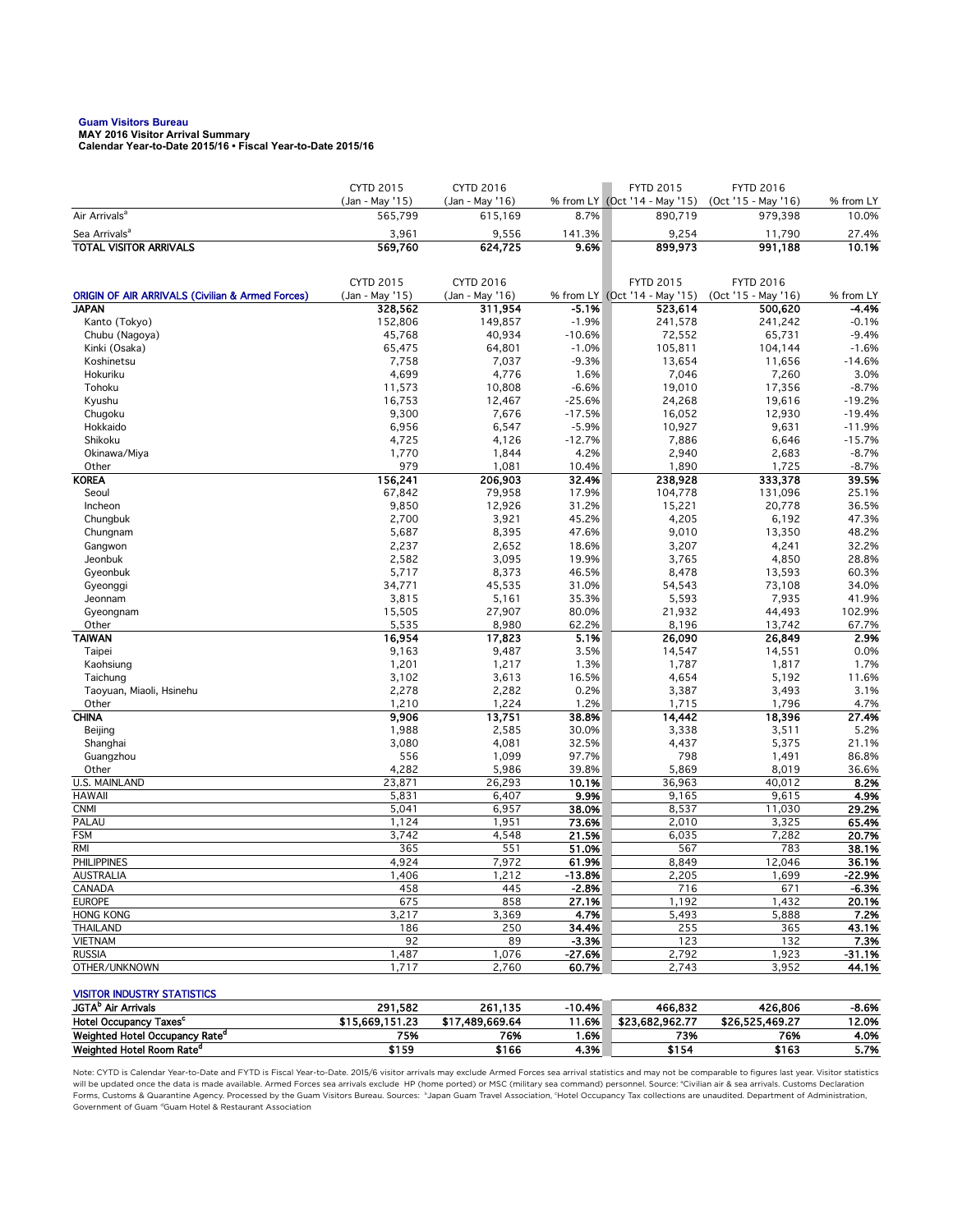

| <b>MAY</b>     |                          | 2                        | 3 <sup>r</sup>           |                          | 5                        | 6                        |                          | 8        | 9              | 10                       | 11              | 12                       | 13 <sup>r</sup>          | 14             | 15    | 16'            | <b>Total</b>    |
|----------------|--------------------------|--------------------------|--------------------------|--------------------------|--------------------------|--------------------------|--------------------------|----------|----------------|--------------------------|-----------------|--------------------------|--------------------------|----------------|-------|----------------|-----------------|
|                | <b>Sun</b>               | Mon                      | <b>Tue</b>               | Wed                      | Thu                      | Fri                      | Sat                      | Sun      | Mon            | Tue                      | Wed             | Thu                      | Fri                      | Sat            | Sun   | Mon            |                 |
| TOTAL CIV' AIR | 5,154                    | 4,393                    | 4,232                    | 3,671                    | 4,378                    | 3,446                    | 2,563                    | 3,222    | 3,313          | 2,934                    | 2,787           | 3,618                    | 3,806                    | 3,293          | 3,709 | 3,639          | 58,158          |
| Japan          | 2,736                    | 2.486                    | 2,702                    | 1.786                    | .608                     | ,228                     | 1.073                    | 1.143    | 1.490          | .368                     | 1,015           | .465                     | 1,622                    | ,580           | I,345 | 1,682          | 26,329          |
| Korea          | 1,602                    | .437                     | I.O19                    | 1,328                    | 2,286                    | <b>1.818</b>             | 880,1                    | 1.476    | 1.475          | 909                      | 1.125           | 1.631                    | .649                     | ,222           | ,470  | 1,408          | 22,943          |
| Taiwan         | 211                      |                          | 45                       | 228                      | 4                        | 59                       |                          | 175      |                | 53                       | 262             |                          | 140                      |                | 295   | 5              | 1,479           |
| China, P.R.C.  | 114                      | 133                      | 40                       | 11                       | 54                       | 78                       | 35                       | 30       | 80             | 70                       | 8               | 11                       | 78                       |                | 20    | 122            | 891             |
| U.S. Mainland  | 155                      | 139                      | 146                      | 127                      | 108                      | 89                       | 128                      | 167      | 112            | 143                      | 150             | 162                      | 95                       | 188            | 229   | 183            | 2,321           |
| Hawaii         | 92                       | 49                       | 23                       | 45                       | 38                       | 26                       | 26                       | 31       | 23             | 27                       | 40              | 32                       | 26                       | 33             | 66    | 52             | 629             |
| <b>CNMI</b>    | 28                       | 31                       | 43                       | 31                       | 52                       | 66                       | 19                       | 35       | 35             | 37                       | 35              | 61                       | 74                       | 35             | 42    | 41             | 665             |
| Palau          | 4                        | 8                        | 5                        |                          | 37                       | 29                       | 22                       |          |                | 5                        | 10 <sup>°</sup> |                          | 11                       | 14             | 5     | 16             | 194             |
| <b>FSM</b>     | 32                       | 16                       | 28                       | 18                       | 44                       | 5                        | 21                       | 31       | 43             | 36                       | 40              | 54                       | 15                       | 51             | 28    | 56             | 518             |
| RMI            | $\overline{A}$           | 2                        | $\overline{\phantom{0}}$ | $\overline{\phantom{0}}$ |                          | $\overline{\phantom{0}}$ | 3                        | 2        | $\overline{2}$ | . .                      |                 | $\overline{\phantom{a}}$ | $\overline{\phantom{0}}$ | 14             |       |                | $\overline{38}$ |
| Philippines    | 96                       | 39                       | 134                      | 54                       | 92                       | 37                       | 88                       | 56       | 24             | 223                      | 70              | 107                      | 76                       | 109            | 91    | 25             | 1,321           |
| Australia      | $\overline{\phantom{a}}$ | 2                        |                          | 3                        | 4                        | $\overline{\phantom{0}}$ | 4                        | 4        | 4              | $\overline{2}$           | 3               | 8                        | 2                        | 6              | 2     | 8              | 53              |
| Canada         | $\overline{\phantom{a}}$ | 3                        | 9                        | 10                       | 4                        | $\overline{\phantom{0}}$ |                          | $\Omega$ |                | 6                        |                 |                          | $\overline{\phantom{0}}$ |                | 9     | $\overline{2}$ | 54              |
| Europe         | $\overline{\phantom{0}}$ | 3                        | 5                        | 2                        | 5                        | $\overline{\phantom{0}}$ | $\overline{\phantom{a}}$ | 12       | 2              | 5                        | $\overline{2}$  | 10                       | $\overline{ }$           | 3              | 6     |                | 76              |
| Hong Kong      | 34                       | $\overline{\phantom{a}}$ | 2                        | 3                        | 15                       | 3                        | 31                       | 24       | 9              | 32                       | 9               | 40                       | 2                        | 16             | 59    |                | 279             |
| Thailand       | 8                        | $\overline{\phantom{a}}$ | 2                        | 4                        | $\overline{\phantom{0}}$ |                          |                          | 3        |                |                          |                 |                          |                          | $\overline{2}$ | 9     |                | 40              |
| Vietnam        | $\overline{\phantom{a}}$ | $\overline{\phantom{a}}$ | $\overline{\phantom{0}}$ | $\overline{\phantom{0}}$ |                          | $\overline{\phantom{0}}$ | $\overline{\phantom{0}}$ |          |                | $\overline{\phantom{0}}$ |                 | $\overline{\phantom{0}}$ |                          |                |       |                | $\overline{2}$  |
| Russia         | 20                       | 27                       | 14                       | 6                        | $\overline{ }$           | $\overline{\phantom{0}}$ | 8                        | 6        |                | $\overline{\phantom{a}}$ | 3               | 6                        | $\overline{\phantom{0}}$ |                | 4     |                | 106             |
| Other          | 18                       | 17                       | 14                       | 8                        | 19                       | ⇁                        | 10                       | 18       | 6              | 17                       | 13              | 8                        | $\overline{\phantom{0}}$ | 12             | 27    | 19             | 220             |

*Note: May 2016 daily arrivals reflect Civilian Air arrivals only. Source: Guam Customs Declaration Forms, Customs & Quarantine Agency. Processed by the Guam Visitors Bureau.*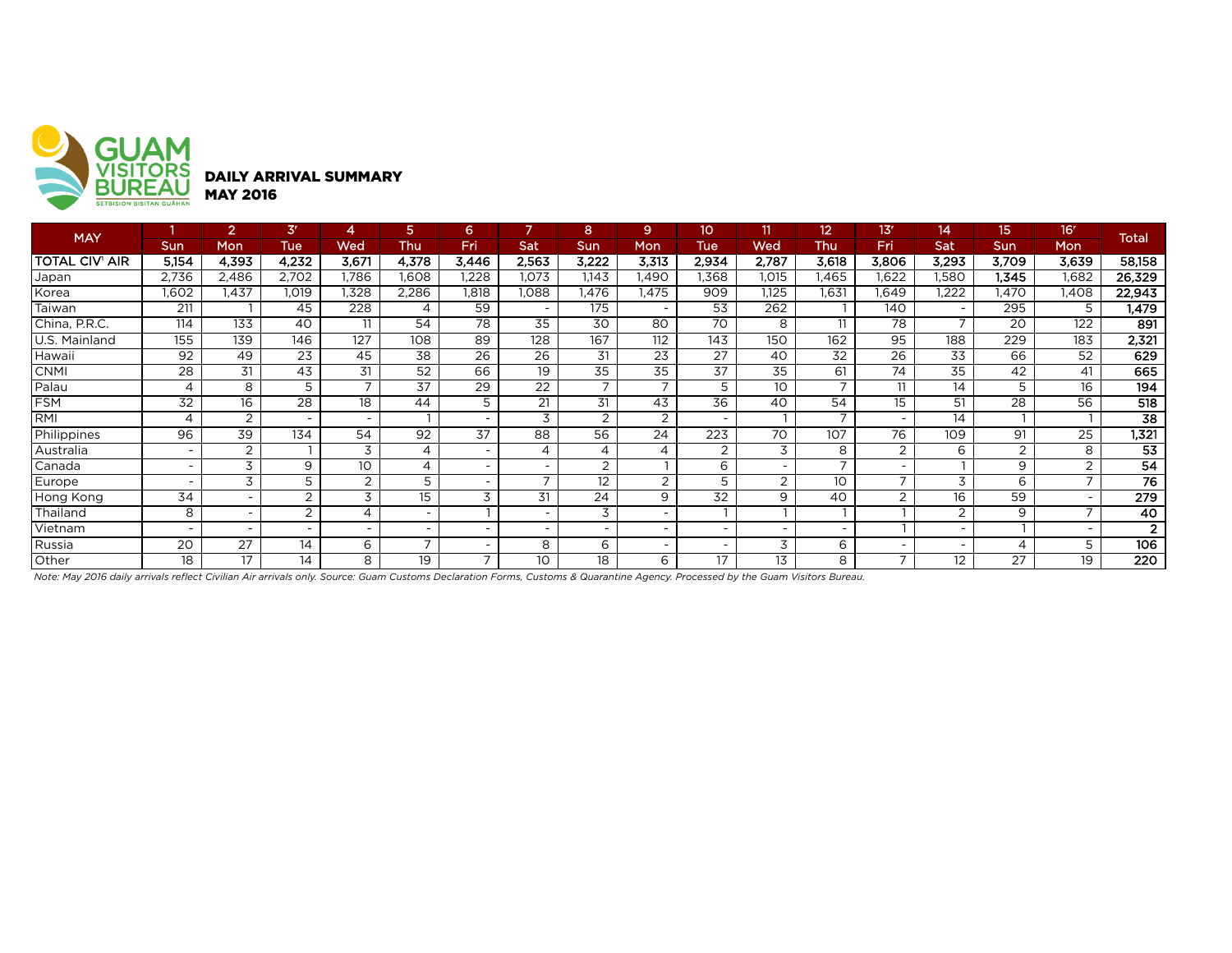

| <b>MAY</b>            | 17 <sup>r</sup> | 18r   | 19                       | 20                       | 21                       | 22              | 23             | 24 <sup>r</sup> | 25 <sup>r</sup>          | 26             | 27                       | 28                       | 29    | 30    | 31          | <b>Total</b>     |
|-----------------------|-----------------|-------|--------------------------|--------------------------|--------------------------|-----------------|----------------|-----------------|--------------------------|----------------|--------------------------|--------------------------|-------|-------|-------------|------------------|
|                       | <b>Tue</b>      | Wed   | Thu                      | Fri                      | Sat                      | Sun             | Mon            | Tue             | Wed                      | Thu            | Fri                      | Sat                      | Sun   | Mon   | <b>Tue</b>  |                  |
| <b>TOTAL CIV' AIR</b> | 3.044           | 3,263 | 4,292                    | 4,238                    | 3,929                    | 3,925           | 3,468          | 3,264           | 3,038                    | 4,119          | 4,272                    | 3,519                    | 3,792 | 3,450 | 2,960       | 112,731          |
| Japan                 | .361            | 1,144 | .740                     | l,619                    | 1.710                    | l.459           | 1,479          | .415            | 1,178                    | <b>.939</b>    | 1,691                    | 1.605                    | .329  | 1,384 | <b>.409</b> | 48,791           |
| Korea                 | 890             | 1,093 | 1,571                    | .689                     | 1,187                    | 1,478           | 1,537          | 1,009           | 1,123                    | I,483          | 1,789                    | 1,242                    | 1,664 | 1,574 | 987         | 43,259           |
| Taiwan                | 118             | 329   | 17                       | 126                      | $\overline{\phantom{a}}$ | 353             | 6              | 161             | $\overline{318}$         |                | 141                      |                          | 353   |       | 109         | 3,512            |
| China, P.R.C.         | 63              | 34    | 61                       | 140                      | 57                       | 70              | 69             | 85              | 14                       | 69             | 122                      | 87                       | 63    | 124   | 44          | 1,993            |
| U.S. Mainland         | 157             | 213   | 219                      | 219                      | 237                      | 216             | 139            | 206             | 175                      | 218            | 243                      | 186                      | 129   | 164   | 138         | 5,180            |
| Hawaii                | 59              | 60    | 65                       | 49                       | 40                       | 38              | 47             | 38              | 33                       | 67             | 40                       | 56                       | 32    | 37    | 40          | 1,330            |
| <b>CNMI</b>           | 43              | 56    | 108                      | 112                      | 116                      | 82              | 62             | 49              | 49                       | 80             | 133                      | 72                       | 51    | 32    | 41          | 1,751            |
| Palau                 | 13              | 30    | 155                      | 34                       | 54                       | 3               | 14             | 20              | 9                        | 17             | 26                       | 45                       | 8     | 50    | 20          | 692              |
| <b>FSM</b>            | 118             | 106   | 93                       |                          | 16                       | 29              | 56             | 45              | 36                       | 70             | 5                        | 40                       | 33    | 38    | 48          | 1,252            |
| RMI                   | 2               | 4     | 21                       | $\overline{\phantom{0}}$ | 86                       | 5               |                | 29              |                          | $\overline{2}$ | $\overline{\phantom{a}}$ | 8                        |       | 5     | 9           | $\overline{211}$ |
| Philippines           | 94              | 58    | 96                       | 33                       | 78                       | 110             | 17             | 103             | 30                       | 94             | 50                       | 130                      | 65    | 18    | 41          | 2,338            |
| Australia             | 16              | 21    | 21                       | 5                        | 65                       | $\overline{17}$ | $\overline{2}$ | 3               | $\overline{\phantom{0}}$ | 3              | 2                        | 4                        | 8     |       | 2           | $\overline{223}$ |
| Canada                | 5               | 4     | 2                        |                          | 2                        |                 | 4              |                 | 5                        | 8              | 2                        |                          |       |       |             | 90               |
| Europe                | 9               | 13    | 3                        | 9                        | 6                        | 8               | 8              | 9               | 5                        | 4              | $\overline{4}$           | $\overline{2}$           | 12    |       | 5           | 173              |
| Hong Kong             | 47              | 16    | 43                       |                          | 39                       | 30              |                | 16              | 15                       | 39             |                          | 28                       | 13    |       | 44          | 616              |
| Thailand              | ⇁               | 11    | $\overline{A}$           |                          |                          |                 |                | 6               | $\overline{\phantom{0}}$ | 2              | $\overline{\phantom{a}}$ | 3                        |       |       |             | 76               |
| Vietnam               |                 |       | -                        |                          |                          |                 |                |                 |                          | 2              | $\overline{\phantom{a}}$ |                          |       |       |             | 6                |
| Russia                | 5               | 5     | $\overline{\phantom{a}}$ | $\overline{\phantom{a}}$ | $\overline{\phantom{a}}$ | 3               | 3              | 5               |                          | 6              | $\overline{4}$           | 3                        | 14    | 5.    | 8           | 168              |
| Other                 | 37              | 66    | 73                       | 198                      | 236                      | 23              | 22             | 64              | 46                       | 15             | $\overline{19}$          | $\overline{\phantom{0}}$ | 16    | 13    | 15          | 1,070            |

*Note: May 2016 daily arrivals reflect Civilian Air arrivals only. Source: Guam Customs Declaration Forms, Customs & Quarantine Agency. Processed by the Guam Visitors Bureau.*